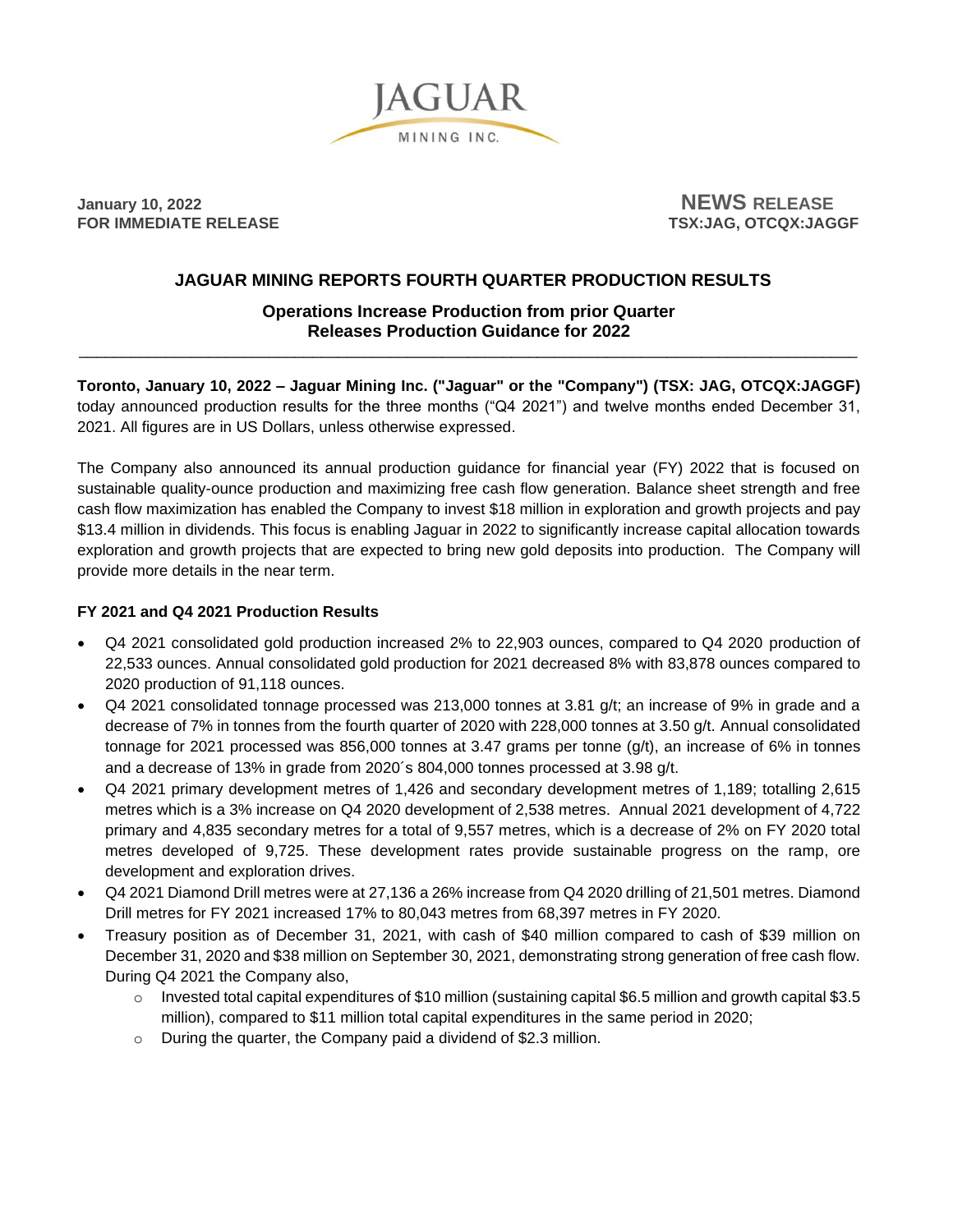### **Q4 2021 Operating Results**

| <b>Quarterly Summary</b> | Q4 2021   |              |         | Q4 2020   |         |         |
|--------------------------|-----------|--------------|---------|-----------|---------|---------|
|                          | Turmalina | <b>Pilar</b> | Total   | Turmalina | Pilar   | Total   |
| Tonnes milled (t)        | 101,000   | 112,000      | 213,000 | 111,000   | 117,000 | 228,000 |
| Average head grade (g/t) | 3.55      | 4.04         | 3.81    | 3.27      | 3.73    | 3.50    |
| Recovery %               | 87.8%     | 87.5%        | 87.6%   | 87.4%     | 87.8%   | 87.6%   |
| Gold ounces              |           |              |         |           |         |         |
| Produced (oz)            | 10,142    | 12.761       | 22,903  | 10.180    | 12,353  | 22,533  |
| Sold (oz)                | 10,476    | 13.003       | 23,479  | 10.060    | 13.248  | 23,308  |
| <b>Development</b>       |           |              |         |           |         |         |
| Primary (m)              | 849       | 577          | 1,426   | 1.034     | 837     | 1,871   |
| Secondary (m)            | 577       | 612          | 1,189   | 295       | 372     | 667     |
| Definition, infill, and  |           |              |         |           |         |         |
| exploration drilling (m) | 16,979    | 10.158       | 27,136  | 11,205    | 10,296  | 21,501  |

## **FY 2021 Operating Results**

| <b>Full Year Summary</b> |           | FY 2021      |              |           | FY 2020      |         |  |
|--------------------------|-----------|--------------|--------------|-----------|--------------|---------|--|
|                          | Turmalina | <b>Pilar</b> | <b>Total</b> | Turmalina | <b>Pilar</b> | Total   |  |
| Tonnes milled (t)        | 409,000   | 447,000      | 856,000      | 371,000   | 433,000      | 804,000 |  |
| Average head grade (g/t) | 3.22      | 3.69         | 3.47         | 3.78      | 4.16         | 3.98    |  |
| Recovery %               | 88.4%     | 87.3%        | 87.8%        | 88.9%     | 87.9%        | 88.4%   |  |
| Gold ounces              |           |              |              |           |              |         |  |
| Produced (oz)            | 37.504    | 46.372       | 83,876       | 40,068    | 51,050       | 91,118  |  |
| Sold (oz)                | 37,805    | 46,833       | 84,638       | 40,211    | 51,642       | 91,853  |  |
| Development              |           |              |              |           |              |         |  |
| Primary (m)              | 2.948     | 1.774        | 4,722        | 4.410     | 2.675        | 7,085   |  |
| Secondary (m)            | 2,505     | 2,330        | 4,835        | 1,245     | 1,396        | 2,640   |  |
| Definition, infill, and  |           |              |              |           |              |         |  |
| exploration drilling (m) | 46.701    | 33,342       | 80,043       | 38,557    | 29,840       | 68,397  |  |

Vern Baker, President and CEO of Jaguar Mining stated: "As Jaguar has come out of the pandemic and the associated issues created by COVID-19, it has become clear that the sustainable production profile for Jaguar in the nearer term is going to average approximately 22,500 ounces per quarter. Q3 and Q4 performance has shown that we can produce, explore, pay dividends, increase our bank balance, and invest in the growth of the company when we maintain production at these levels. Production in Q4 2021 returned to the levels achieved in the second half of 2020 at both mines.

Pilar production is stable at 12.5k oz per quarter. Exploration and definition work at Pilar indicate that economic ore extends well below level 18 (current mining at level 13. Mining within the Southwest zone is allowing the mine to develop economic mining areas at higher levels in the mine (Level 9 and above).

Turmalina demonstrated production of 10k oz per quarter in Q4. The C-Orebody at Turmalina provided a larger proportion of our ounce production than in prior quarters. The A-orebody has shown reduced capacity to produce at depth and production efforts are moving higher in the mine where reduced haulage distances and better access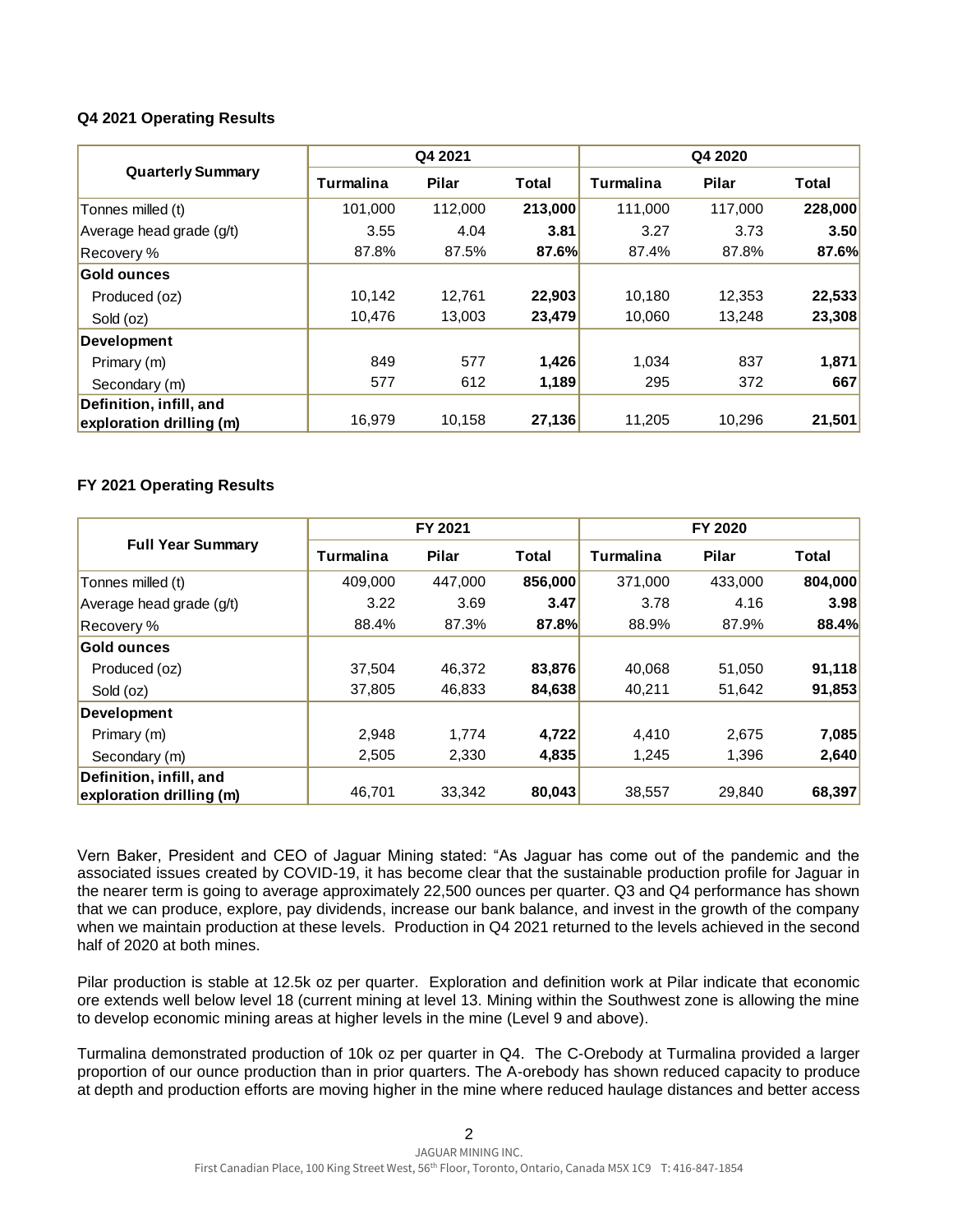times will afford the opportunity to reduce costs. Development in the C-Northwest corridor to open up additional mining options at shallow depths should also benefit the mine´s cost structure. Drilling the A-Orebody at depth is continuing in order to identify options for increasing economic production from that area.

"It is very clear that the Jaguar team can operate both mines sustainably and grow the Company with an average production rate of 22,500 ounces per quarter. Jaguar´s operating focus is on producing quality ounces that maximize free cash flow per ounce. The team believes there are several opportunities to further reduce all-insustaining costs and maximize margins at this sustainable rate. The team also sees the tremendous opportunities that our exploration efforts will bring to the company in the future."

Guidance for 2022 is 86,000 – 94,000 ounces produced at an AISC range of \$1150 - \$1250 per ounce (US\$1:BRL5.50).

### **Qualified Person**

Scientific and technical information contained in this press release has been reviewed and approved by Jonathan Victor Hill, BSc (Hons) (Economic Geology - UCT), FAUSIMM, Vice President Geology and Exploration, who is also an employee of Jaguar Mining Inc., and is a "qualified person" as defined by National Instrument 43-101 - Standards of Disclosure for Mineral Projects ("NI 43-101").

### **The Iron Quadrangle**

The Iron Quadrangle has been an area of mineral exploration dating back to the 16th century. The discovery in 1699–1701 of gold contaminated with iron and platinum-group metals in the southeastern corner of the Iron Quadrangle gave rise to the name of the town Ouro Preto (Black Gold). The Iron Quadrangle contains world-class multi-million-ounce gold deposits such as Morro Velho, Cuiabá, and São Bento. Jaguar holds the third largest gold land position in the Iron Quadrangle with over 50,000 hectares.

#### **About Jaguar Mining Inc.**

Jaguar Mining Inc. is a Canadian-listed junior gold mining, development, and exploration company operating in Brazil with three gold mining complexes and a large land package with significant upside exploration potential from mineral claims. The Company's principal operating assets are located in the Iron Quadrangle, a prolific greenstone belt in the state of Minas Gerais and include the Turmalina Gold Mine Complex and Caeté Mining Complex (Pilar and Roça Grande Mines, and Caeté Plant). The Company also owns the Paciência Gold Mine Complex, which has been on care and maintenance since 2012. The Roça Grande Mine has been on temporary care and maintenance since April 2019. Additional information is available on the Company's website at www.jaguarmining.com.

### For further information please contact:

Vernon Baker Chief Executive Officer Jaguar Mining Inc. vernon.baker@jaguarmining.com 416-847-1854

Hashim Ahmed Chief Financial Officer Jaguar Mining Inc. hashim.ahmed@jaguarmining.com 416-847-1854

### **Forward-Looking Statements**

Certain statements in this news release constitute "forward-looking information" within the meaning of applicable Canadian securities legislation. Forward-looking statements and information are provided for the purpose of providing information about management's expectations and plans relating to the future. All of the forward-looking information made in this news release is qualified by the cautionary statements below and those made in our other filings with the securities regulators in Canada.